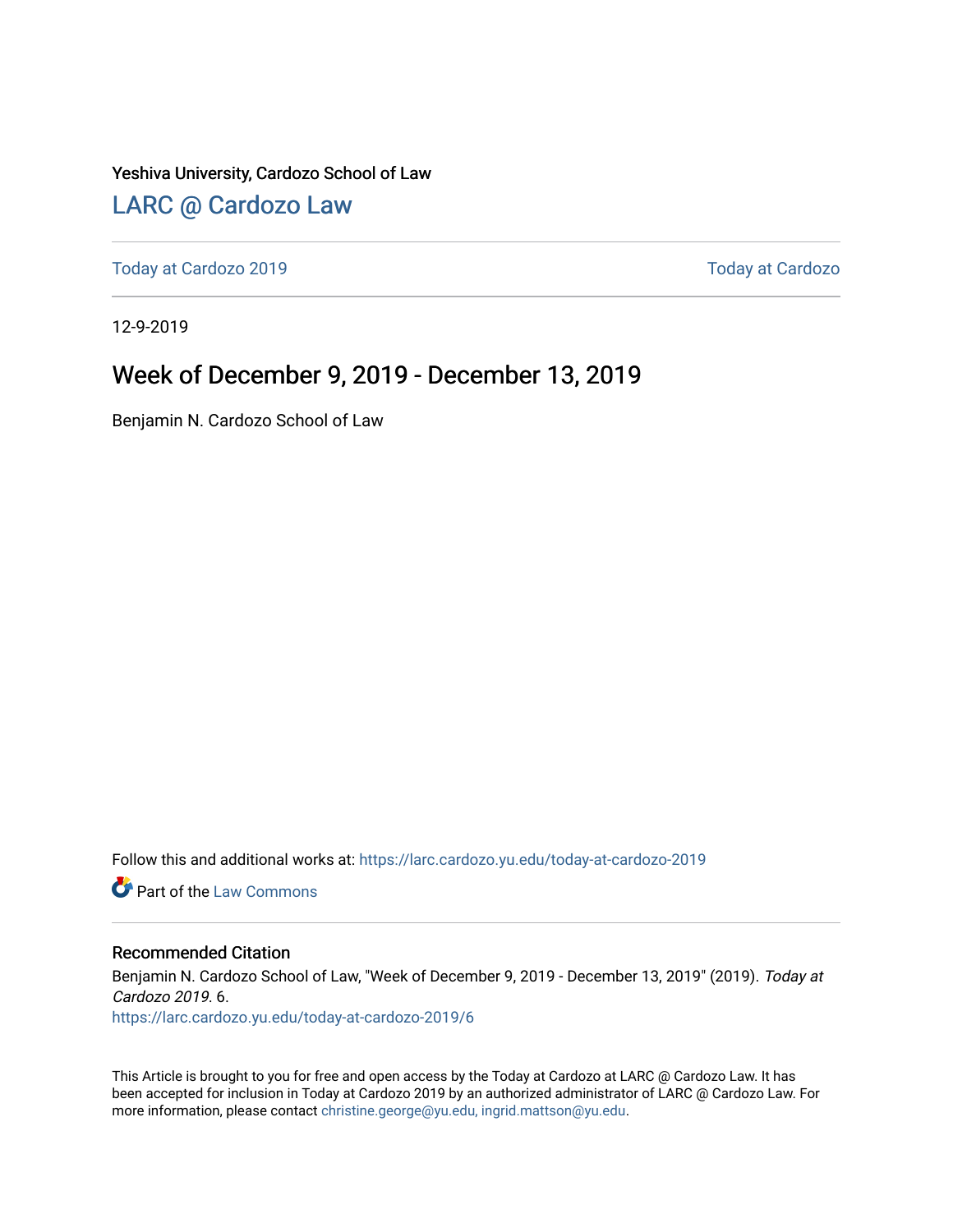# TODAY AT CARDOZO

### Monday, December 9, 2019

There were no events requested at this time.

### Upcoming Events and Announcements

There were no events requested at this time.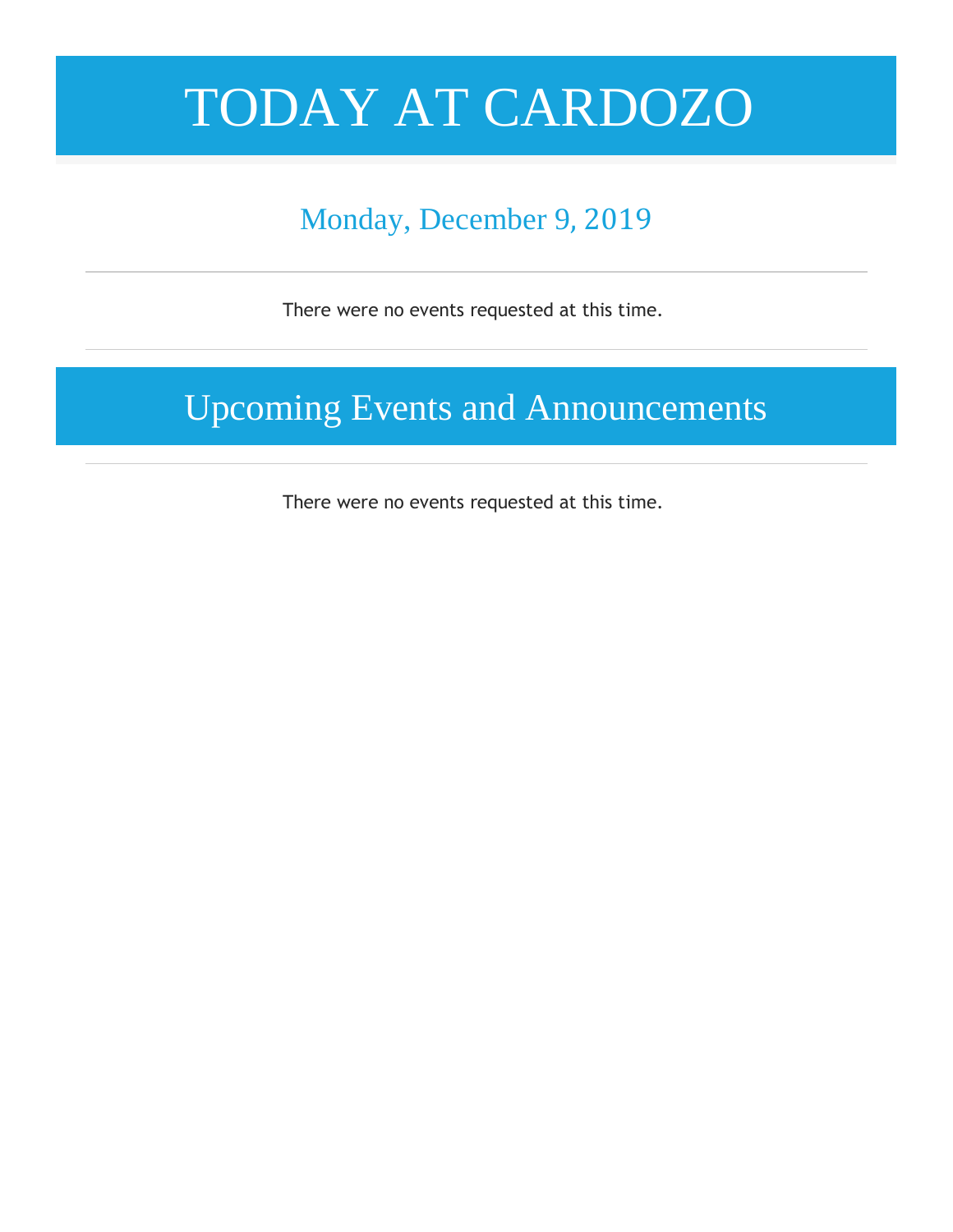## TODAY AT CARDOZO

### Tuesday, December 10, 2019

Title of Event: Cardozo Law Review Study Break Tuesday, December 10th from 3-5pm Law Review office (Rm. 531, hallway off 5Sem) Cardozo Law Review

Description: Come join members of the Law Review to take a break from studying, learn a little about the journal, and enjoy some coffee and Krispy Kreme donuts. 1Ls encouraged to attend!

Upcoming Events and Announcements

There were no events requested at this time.